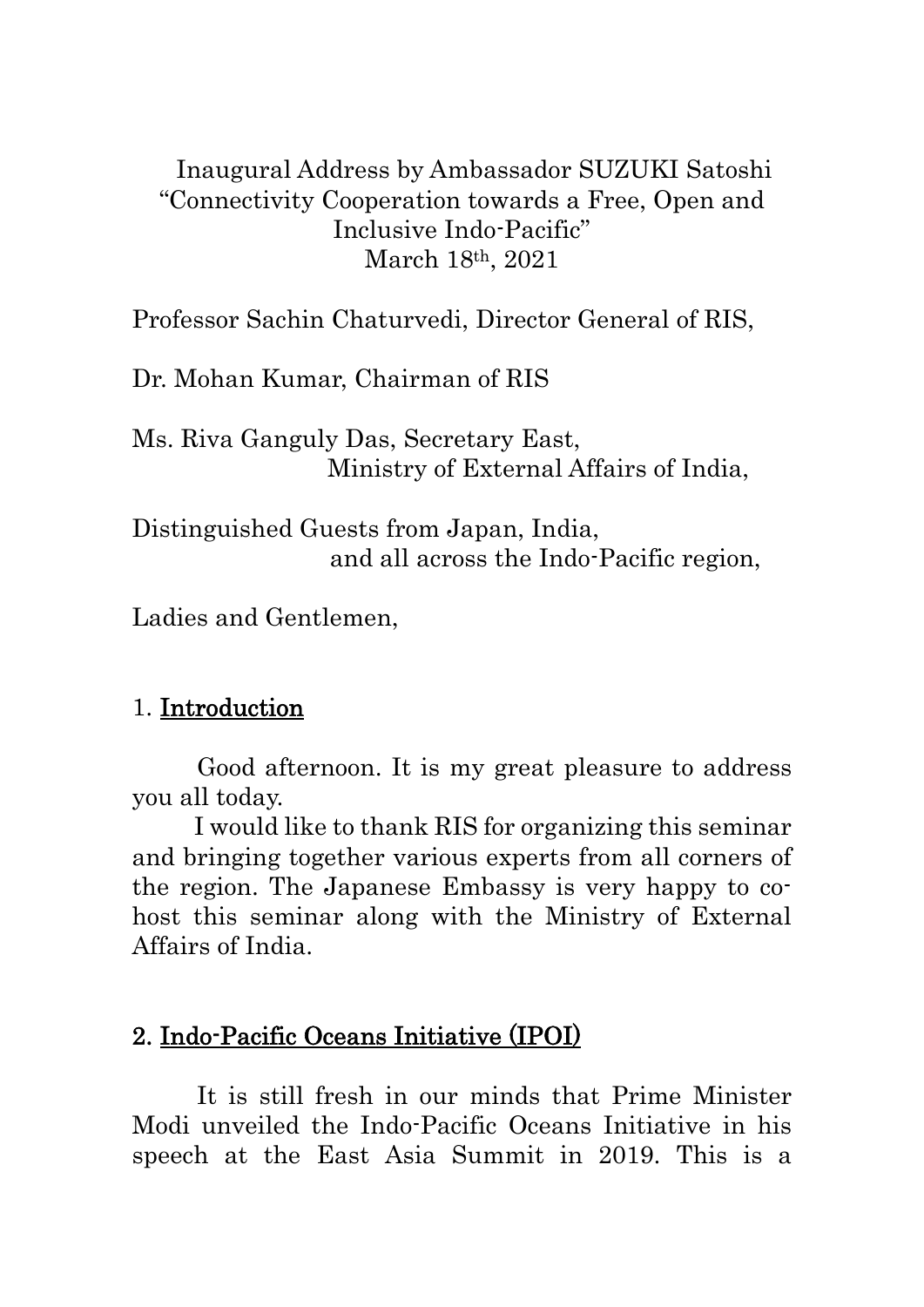foresighted and timely initiative in the sense that it reflects two critical realities of the time. One is that peace and security of the Indo-Pacific is paramount for stability and prosperity of not only the region itself, but of the entire world, given its weight in the global economy. The second reality is that collective efforts are necessary to cope with various challenges this region faces.

Prime Minister Modi explained IPOI as a cooperative framework to translate principles for the Indo-Pacific into concrete measures, and these principles included freedom of navigation and overflight, sustainable development, protection of ecology and the marine environment, and an open, free, fair and mutuallybeneficial trade and investment system. Japan's Free and Open Indo-Pacific Vision completely shares the emphasis on these fundamental principles and values. So it is only natural for Japan to welcome this initiative by India. Therefore, when Foreign Minister Mr. Motegi discussed with his counterpart External Affairs Minister Dr. Jaishankar in October last year on the occasion of Japan-India Foreign Ministers' Strategic Dialogue, Japan conveyed its decision to be the lead country for the seventh pillar of this IPOI, which centers on connectivity.

Today's seminar marks the very first step for Japan in this role. I hope that this will provide a positive momentum for the shaping of IPOI under India's strong leadership and with growing support from many countries across the region.

## 3. Importance of Connectivity

Over the years, Japan and India have been a positive factor to the region. And I believe that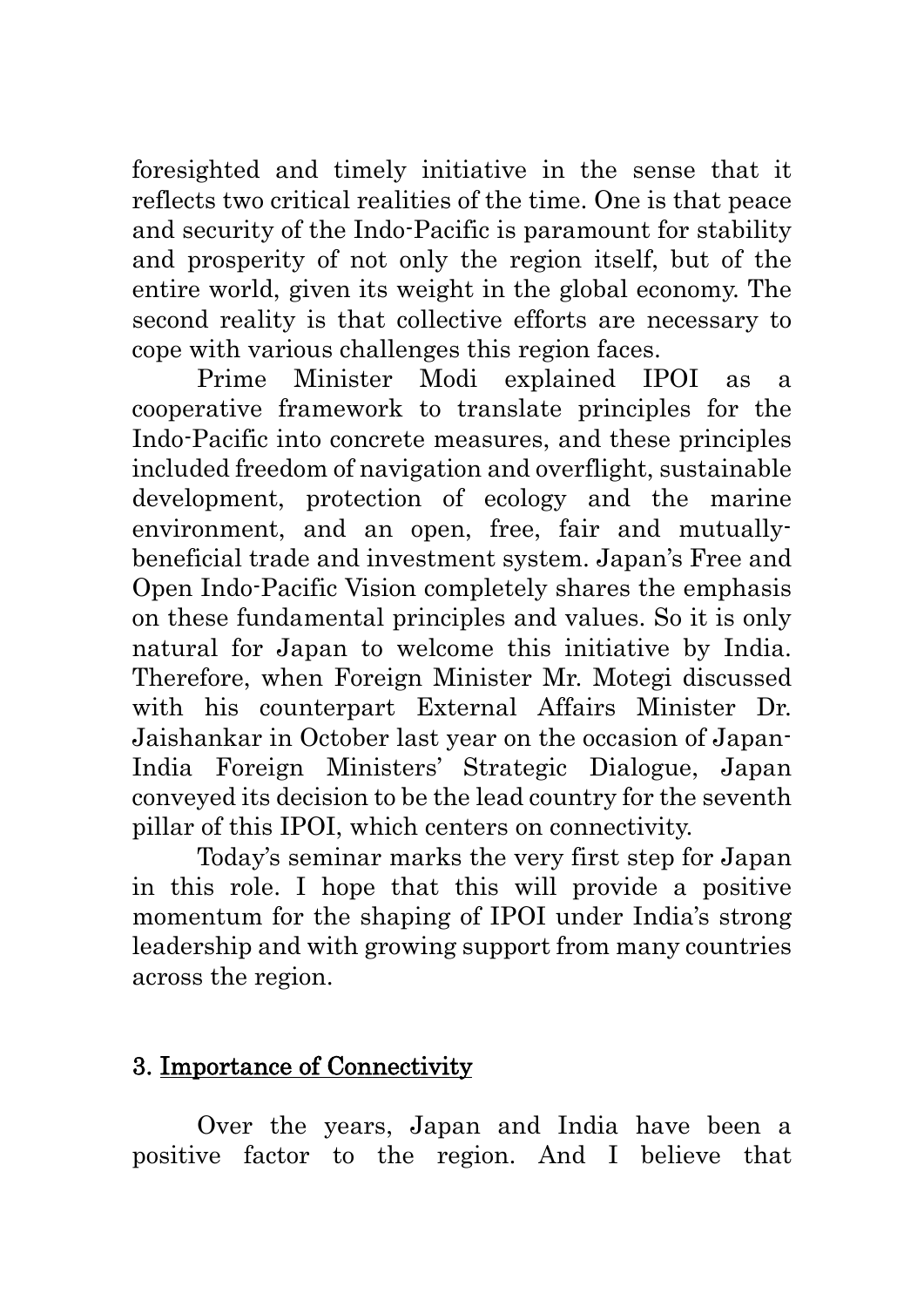connectivity is the best area to showcase how our two countries can bring about tangible benefits to the entire region.

Japan's decision to become the lead country for the connectivity pillar of IPOI was a strong reaffirmation of our commitment to enhancement of connectivity. But on the ground, bilateral cooperation in this area is nothing new. Our two countries have long been advancing various connectivity projects in India as well as in third countries. Today, we have a number of distinguished speakers who will talk about concrete projects and good practices in this area, so I would just look forward to their intensive discussion in the later sessions.

But, before that, let me remind you that connectivity should be captured in a broad perspective. For that purpose, I would like to introduce one exemplary case of Japan-India cooperation in India's North East and Bangladesh to highlight how our partnership can enhance both maritime and land connectivity in a mutually reinforcing manner.

As you may know, the North East is another focus of Japan in our quest for a free and open Indo-Pacific. But the North East itself does not have an outlet to the sea. With that in mind, in Tripura, for example, Japan is upgrading National Highway 208 and is planning to continue providing assistance for this critical road to the border with Bangladesh.

Across this border, there is a city called Ramgarh on the Bangladesh side, where another important Japan-India collaboration starts. From Ramgarh to Baraiyarhat of Bangladesh, India is building a road, while Japan is constructing eight bridges, nicely complementing with each other. And the story does not end here. From Baraiyarhat, National Highway 1 brings you to the ports